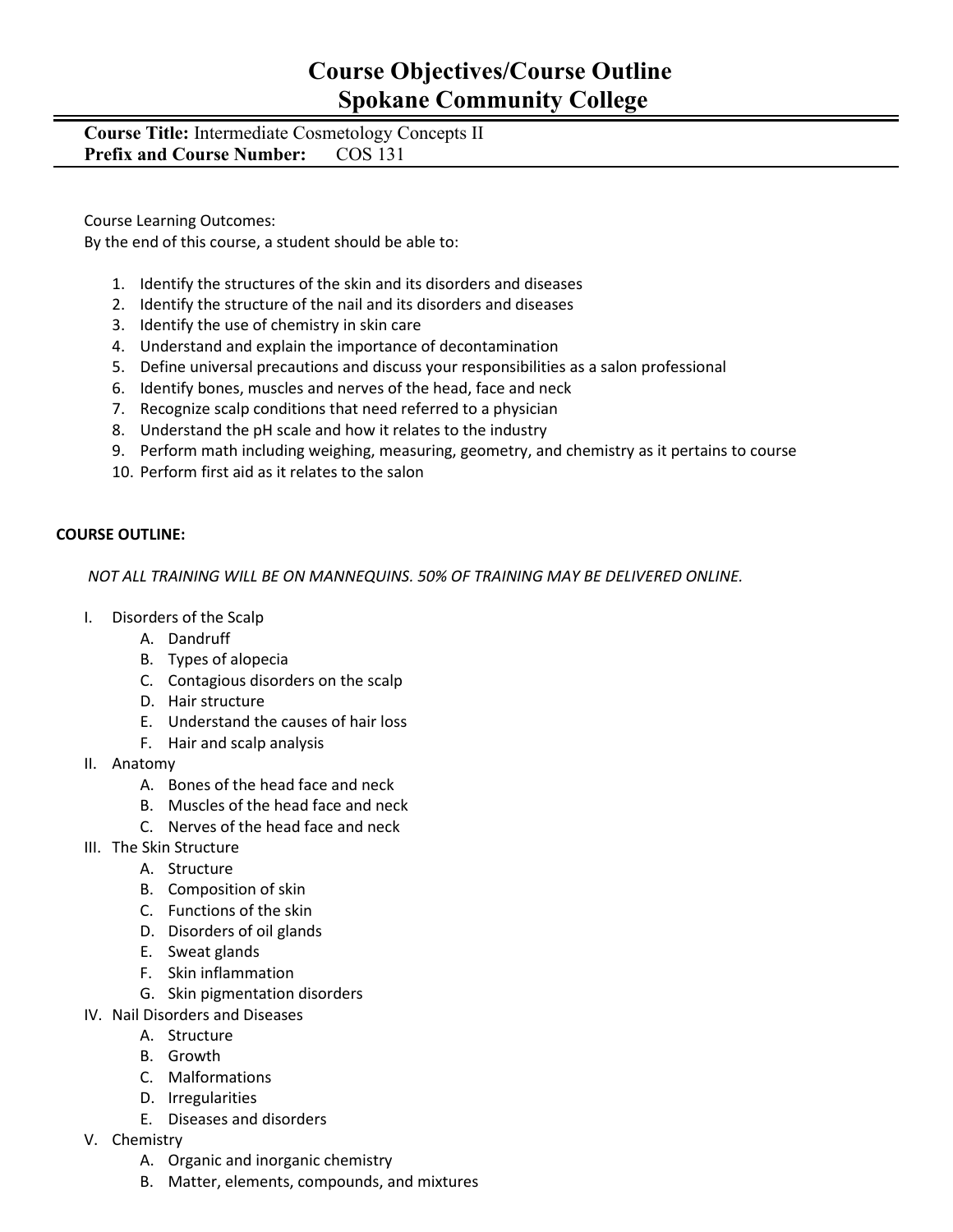# **Course Objectives/Course Outline Spokane Community College**

**Course Title:** Intermediate Cosmetology Concepts II **Prefix and Course Number:** COS 131

- C. Solutions, suspensions, and emulsions
- D. pH and the pH scale and how it relates to hair skin and nails